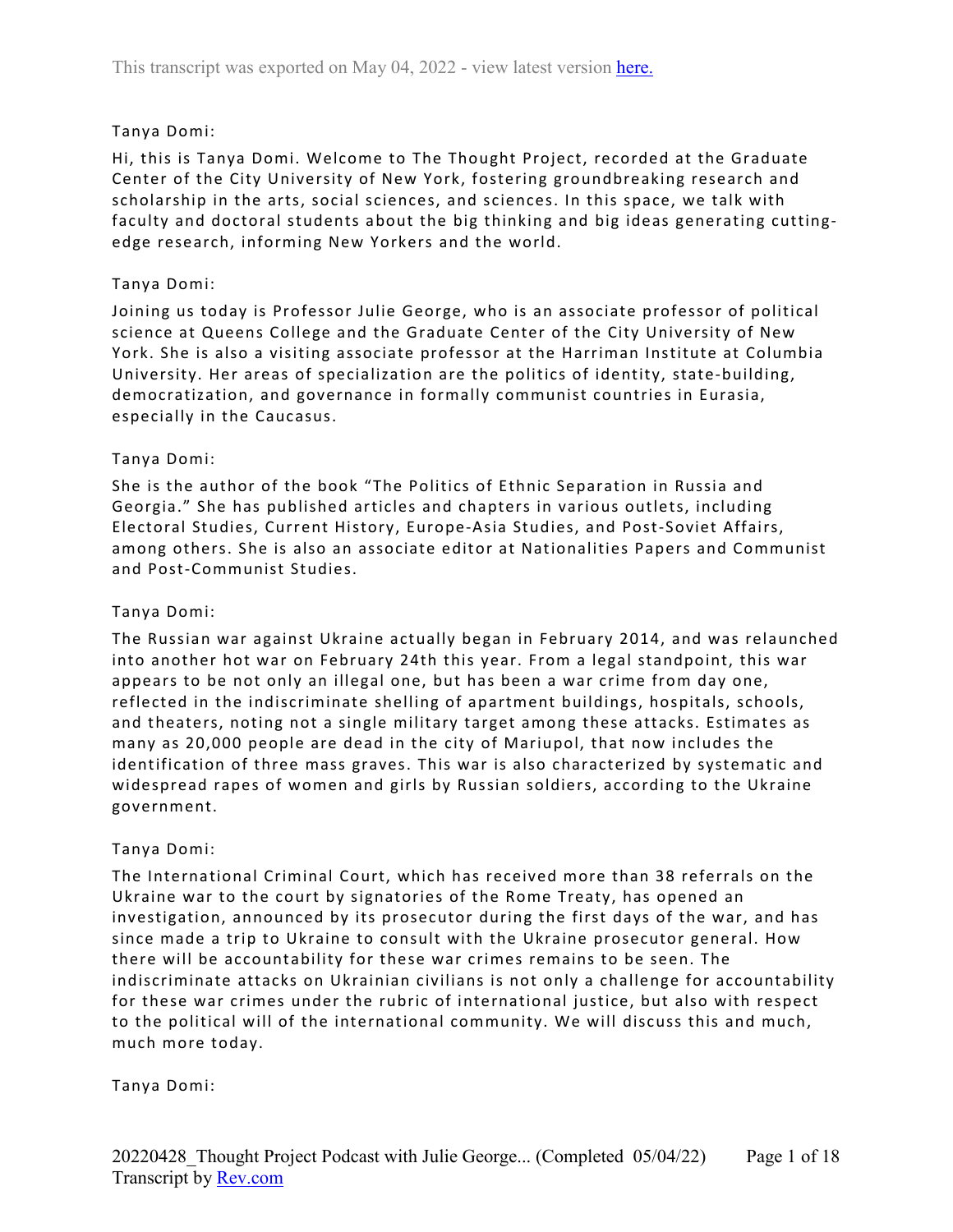# Welcome to The Thought Project, Professor Julie George.

Julie George:

Thank you for having me.

### Tanya Domi:

We are now going into the third month of this war, the Russian-Ukraine war, over the weekend. Where does this go? Will Putin extend this war into Moldova? There are some reports that indicate there have been explosions there in the breakaway region of Transnistria, which seems to be an easy target for Putin tactically and politically, with pro-EU politicians leading Moldova, two women leading the government, the president and the prime minister both women. You know that he'll want to take them down. What are your thoughts?

# Julie George:

It's very hard to predict how the war will unfold, in part because we predict the future based on previous events, and a lot about this war is unprecedented and very different, and reflects a different tactic taken by the Russians and by the Russian leadership. The Transnistria issue, just front and center, Transnistria is a breakaway region in Moldova, and it is breakaway since 1993. There was a very, very brief war there. The Russians stationed peacekeepers there in the hundreds, so we're not talking about a very large force.

#### Julie George:

Nonetheless, it's been a place that has been persistently and stubbornly independent from Moldova. Even though it is technically within the territory of Moldova, it has its own currency. You can't use your ATM card there. It's a very interesting place. I actually have been there a couple of times. Transnistria is also interesting with regard to Moldova because it is about a third ethnically Russian, but about a third of the population is ethnically Moldovan, and about 20%, 25% is ethnically Ukrainian. It's not the kind of breakaway region that you see in some of the other places in the former Soviet Union in that it doesn't have a dominant-

Tanya Domi: Right, a monolithic. Right.

Julie George: Ethnic majority. Right.

#### Julie George:

The Moldova-Transnistria tactic, to my mind, looks to be basically along three lines. The first is an effort by the Russian military to dominate and take southern Ukraine, and dominate that Black Sea coastline, which is not something they've been able to really effectively do thus far in the war. We can see early stages of it, especially in the east, but it's harder to get that far west inside the Black Sea.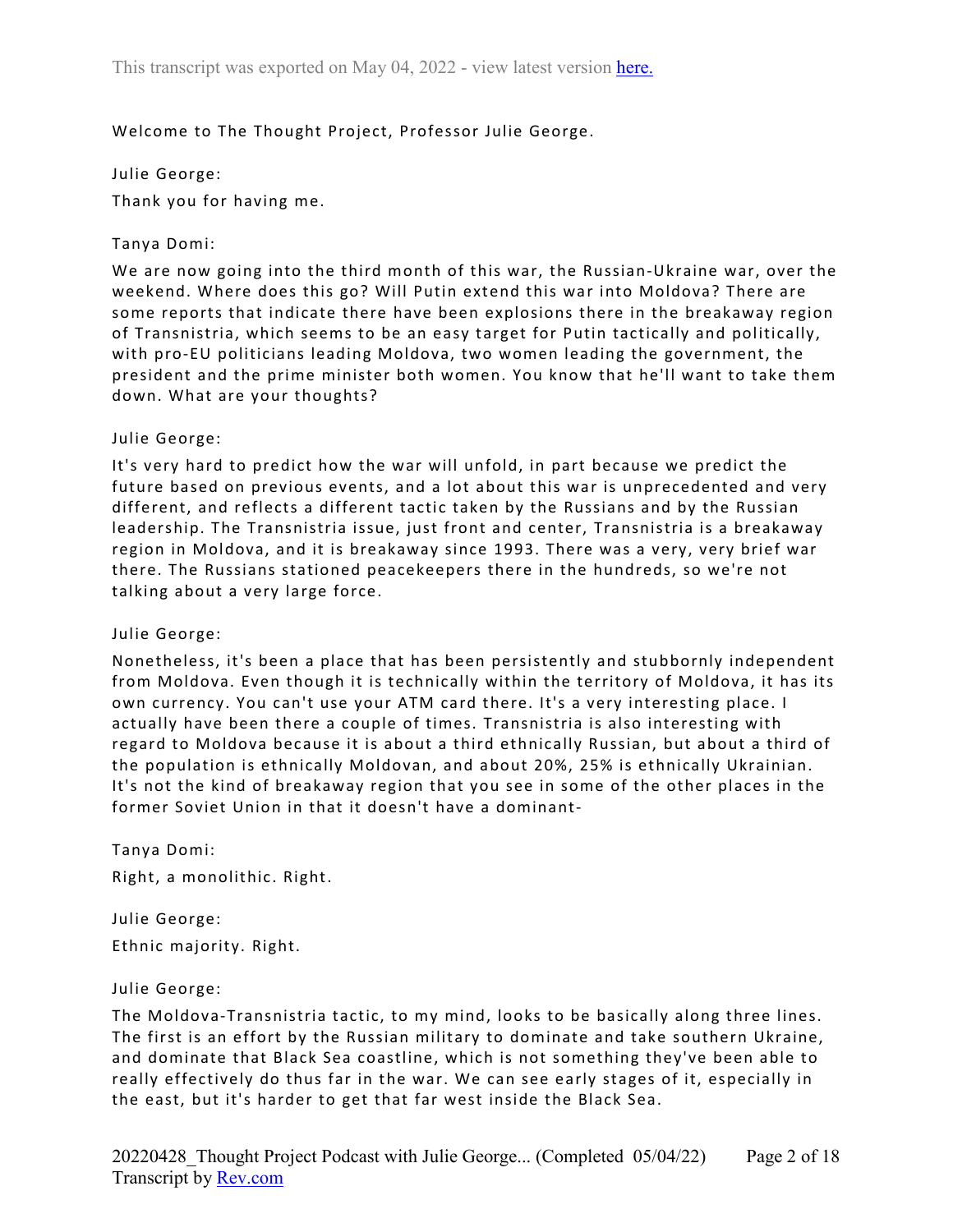# Julie George:

Certainly, one of the generals had made some comments about going on and going forth to take in Transnistria or to have that land route to Transnistria. On its face, though, there's no real good reason why the Russians would want actually to annex Transnistria. It's a very tiny sliver of space. It's mostly, I think, interesting as a way to block the train route from Ukraine into Europe. I think that step two may be something to disrupt those supply lines.

Tanya Domi: That's the tactic.

Julie George:

Yeah, perhaps that's the largest interest.

### Julie George:

Then the third there is, I think, to signal an intention or desire to escalate towards the West. I think this is... If it is a tactic, which the Russians have said they haven't done anything; they're blaming the Ukrainians on it. The Transnistrians are blaming the Ukrainians on it. The Moldovans are blaming the Transnistrians on it. The Ukrainians are blaming the Russians on it. So nobody is taking any sort of responsibility here, and all of the lines of blaming are going in different directions, especially with the Moldovans blaming the Transnistrians and not blaming the Russians, which is a surprising bit of argumentation.

# Julie George:

I'm not sure where the intelligence is on that, if anywhere. But it seems to me that this is a statement vis-a-vis the West, with the Russians saying, "We are not going to accept failures in this war, and when faced with pushback, we will escalate and go on the offensive." The easiest way, the quickest way, to signal that is to look towards Transnistria outside of Ukraine, at least. It seems to me, I think, more of a signaling device, as opposed to a desire to expand further into that region.

#### Julie George:

But again, as with many analysts of this war and commentators on this war, we are proven wrong every week. Just sitting down at this desk, that's my view.

#### Tanya Domi:

Just this afternoon, President Biden asked Congress to appropriate \$33 billion more in aid to Ukraine amid growing concerns that Russia might widen the reach of this war. NATO, with comments by U.S. Secretary of Defense Lloyd Austin, has made repeated comments that the NATO Alliance seeks to degrade the Russian military to the extent that it could never launch another invasion again. They've been repeatedly saying from the podium, "Russia is failing. They have not strategically taken control of Ukraine. They won't be able to do that," and they want to make sure that they can't ever do this again. What do you think about that strategy? There's a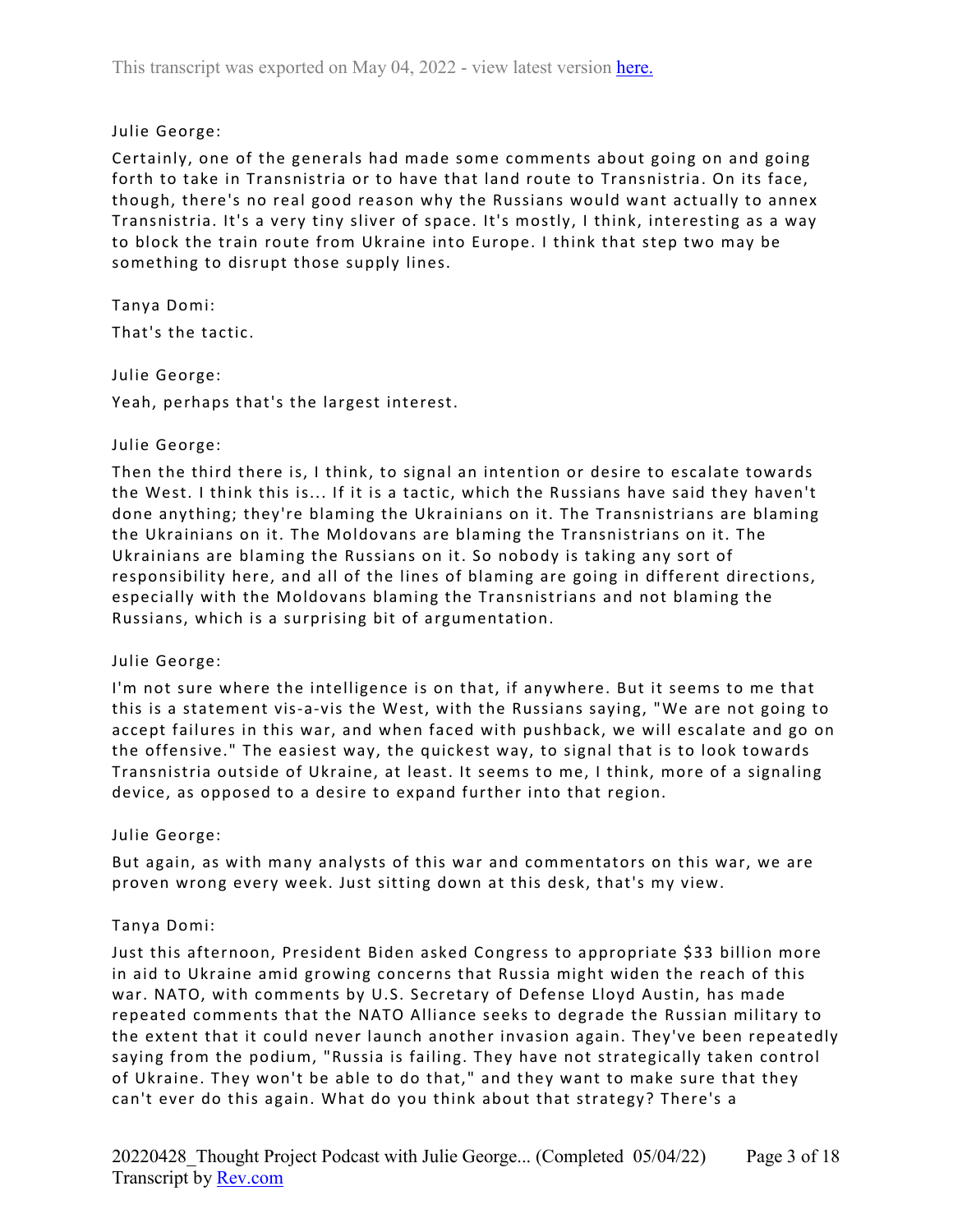communication strategy there, and then there's the weapon transfer effect, where we haven't seen this, really, probably since Lend-Lease during World War II.

#### Julie George:

Yeah, I think that's right. I was thinking Lend-Lease just as you were saying all these things. Absolutely, it signals a very strong support for the people of Ukraine and for the sovereignty of Ukraine, and signals a very intent and explicit NATO support. Here's this organization that wasn't allowing, yet, Ukraine to enter, and yet-

#### Tanya Domi:

Or Bosnia and Herzegovina, and some other countries.

#### Julie George:

One of some aspirational countries.

#### Julie George:

Here, it's interesting to see the U.S. double down on this. I think most of the signaling, though, is to the Western partners, to signal a path forward for unity, to signal leadership. I think that, especially for Europe, especially for...Well, less so for Poland or Romania, who are very sensitive to threats of Russian imperialism. But for Germany, for example, that risks losing its gas, a country like Bulgaria, these are countries that are vulnerable to this Russian energy dependence, and as such, will face a different sort of challenge in addressing the cost of the war, unlike the Americans. The Americans, we face military costs for the war, and perhaps we have some concerns for nuclear strikes or those sorts of things, but it's really Europe that's in harm's way here, central Europe, Eastern Europe, and then Western Europe.

#### Julie George:

Given that, I think this is a signal that NATO should unify, that it should stay together, that the Americans are willing to put a great deal of money into the framework for that to bolster the support. And it's a signal to Putin that the expectation for a quick war, the expectation for an easy victory, the expectation for American acquiescence and European acquiescence to this just brazen occupation of a sovereign state is something that the U.S. will resist and is willing to put some money into it. I'm not sure how effective that message will be vis-a-vis the costs that central Europe is going to bear, especially for Germany, which is a pivot in NATO. But I think it's as symbolic as it is material.

#### Tanya Domi:

Interesting/ Poland also lost access to gas yesterday. I believe it was yesterday. They did not get gas because they yielded to the sanctions and refused to pay in rubles to the Russians, so the Russians turned it off. I think you're right about the question, how much is central and Eastern Europe going to bear here, and how much can they bear?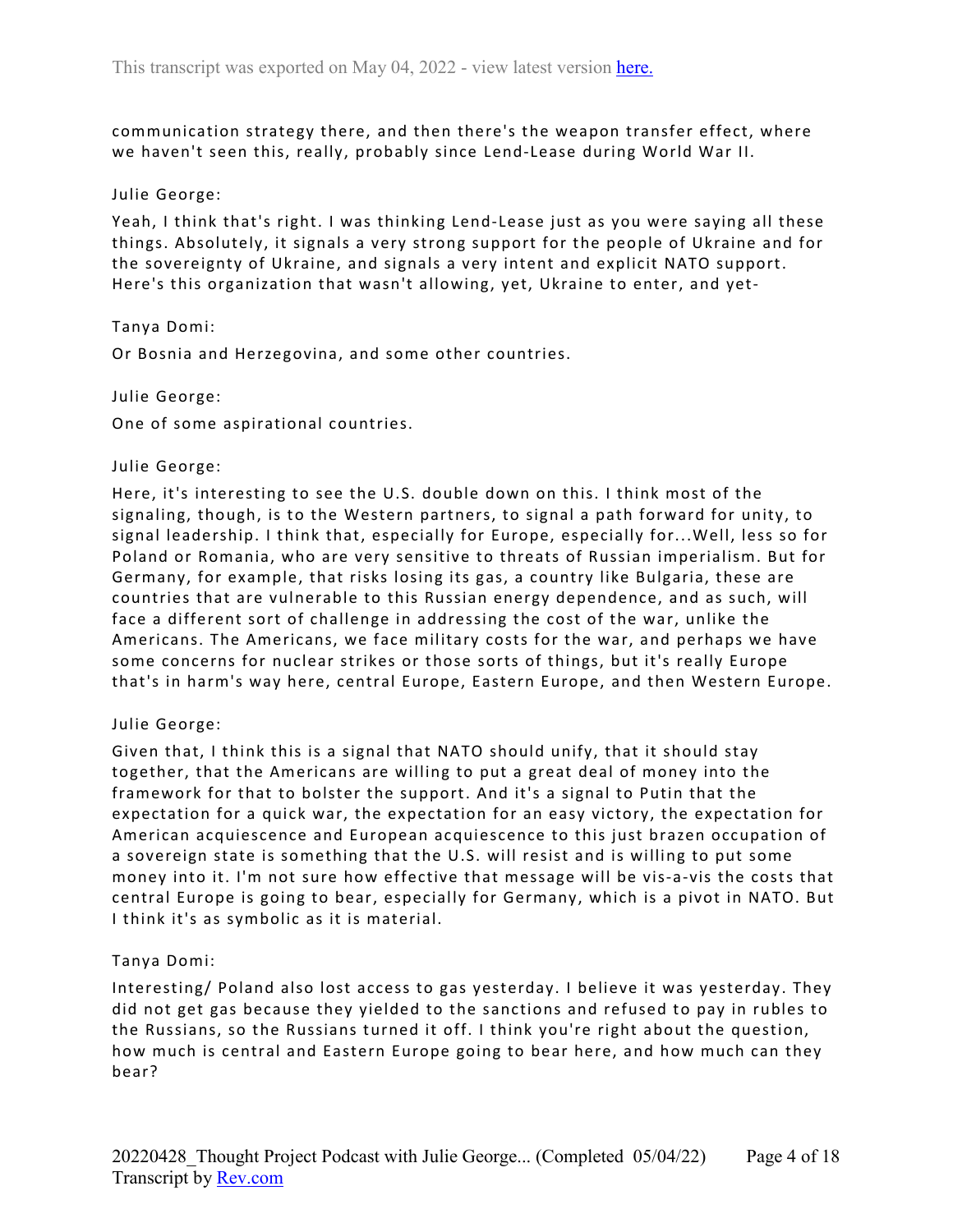# Tanya Domi:

I wanted to talk about this a little bit later, but it's pretty remarkable that Biden has actually rallied Europe in a way that, if you asked me this two months ago, I would've said, "No way." I have seen basically... I have a different area of interest than you do, but we've seen a United States that's been really apathetic and withdrawn. It's maybe trying to maintain some relationships, for example, in the Western Balkans, where I'm at, but you just don't see a lot of people jumping up and down for America and their friendship, except maybe the Kosovars and the Albanians in the Western Balkans. If somebody would've told me that Biden would step up and rally the vast majority of Europe, I would've said, "Okay, I want to see that. I can't believe it." But I give him credit.

### Julie George:

Yeah. I do too. I wonder would it have been had Biden not been secretary of state under Obama and seen the reset efforts with Russia fail so miserably, without that context. Of course, he's been a senator for a long time before he entered the executive branch.

### Julie George:

I guess I'm not surprised. I was impressed with... What struck me first was, right before the war began, was the Pentagon releasing the information indicating that the Russians were ready to attack, imminently going to attack. It struck me that this was a different way of addressing the intelligence with strategic transparency, because we don't know everything that the Pentagon knows. But we do know the things that they want us to know, and they're releasing information in a variety of different ways.

# Julie George:

I think that reflects a difference in Biden's approach to Russia. Instead of keeping some of these things silent or moving in informal circles or backchannels, these things are hitting the New York Times front page in a way that showcases the brazenness and also emphasizes it. It's hard to have a disinformation campaign when the movements are predicted weeks in advance, and then the movements occur exactly as they were predicted. It creates a credibility in the messaging on the American side, and it provides some argumentation on the part of Ukrainians that these aren't false flag events, that these are real things, because we can see these events happening in real time as they're predicted through intelligence and then acted upon. What that does is it undermines one of Putin's strongest strategies, which is the disinformation campaign and propaganda war. He can only maintain that now within his own country or with partisans who are buying into the media that are pretty pro-Kremlin-

Tanya Domi:

Or his allies.

Julie George: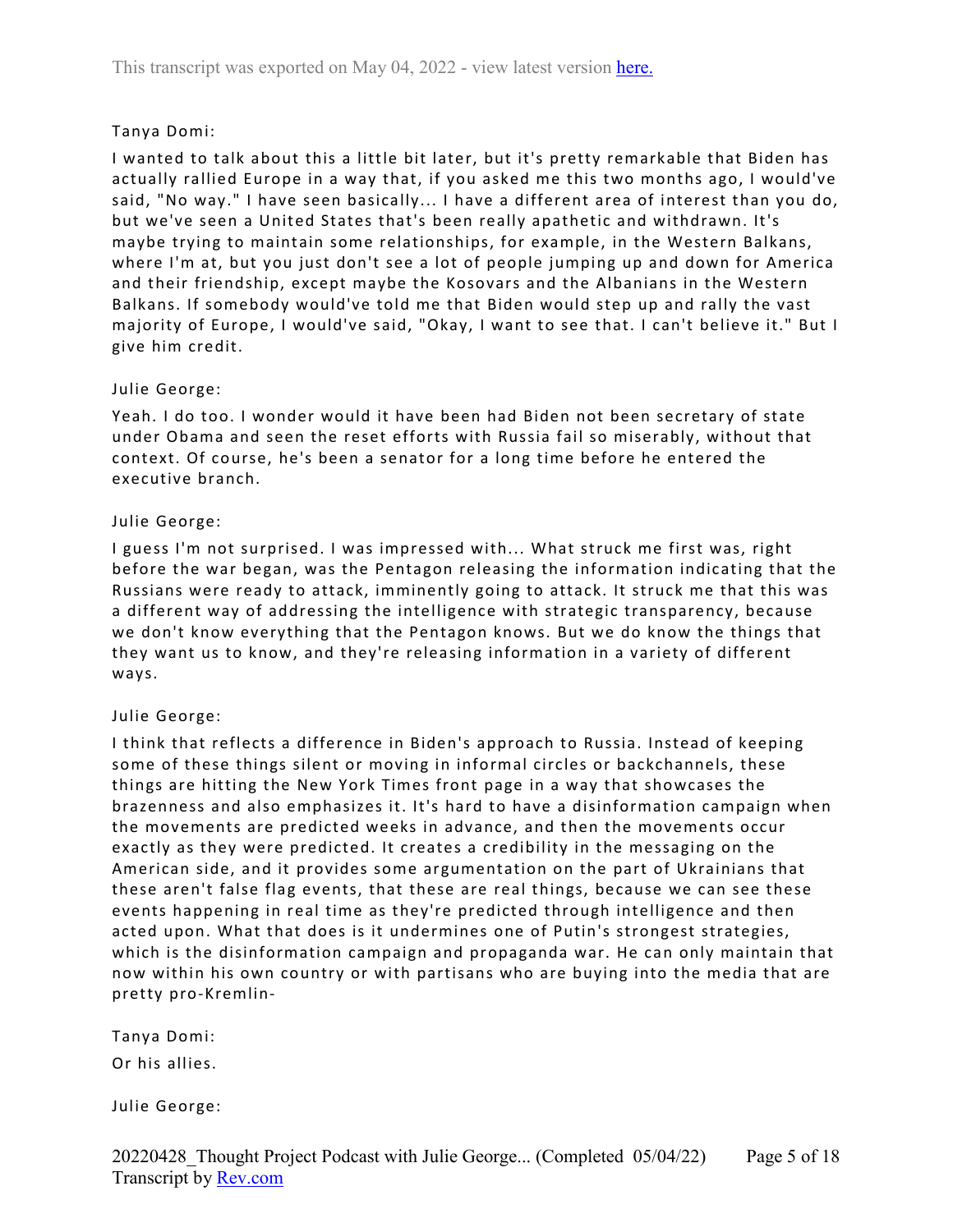# Exactly.

# Tanya Domi:

Right. I agree with you. I think that they have been using intelligence from the podium in a way we've never seen an American government do it. I think it is because of the context of Russia. As you said, disinformation is one of their major methods of hybrid warfare, and the United States has basically nullified that effect.

# Julie George:

I think, yeah, with the United States, it's also interesting because Biden has an ally in this, in a way, and that is Volodymyr Zelensky, who provides a very, especially for a Western actor, for the countries in Europe, a very appealing ally. I think with Zelensky making the emotional and moral and ethical argument, with American monetary support and diplomatic support and Lend-Lease-level military support, we're not talking an intervention, but we are talking extensive armament, those things combined provide a kind of... They provide a sandwich for Europe to then respond.

# Julie George:

It puts naysayers or people who are hesitant on their back heel, because you have one who's physically in harm's way, and his country is, of course, being heavily under fire, and then the other on the other side saying, "This is what we're doing with this steady alliance that's now growing in force and in concentration." The question is whether it's going to be enough to sustain a long war because, of course, all these things, they start with this emotional response and this strength of response, the urgency of it; but as the war becomes a war of attrition, then it's, of course, harder to maintain and support.

# Tanya Domi:

For sure. You do have to give Zelenskyy a lot of credit. He made the values argument, and he's making it every day routinely to the Europeans and to the United States. The United States didn't have to make the values argument. They just said, "We affirm those values, and we're going to support you." It's interesting to see him make those arguments to the Europeans and see them respond in such a positive way. For that, they are given this gift of Zelenskyy in this situation that makes it a lot easier for democracies to say, "Yes, we're going to step up and stand with you."

Julie George:

Yeah.

# Tanya Domi:

Nonetheless, this war, from day one, in my view, given that I teach, also, human rights law, the laws and customs of war, this has been a war crime from almost day one. We're looking at massive, massive destruction of mostly civilian locations, hospitals, schools, apartment buildings, theaters. It's just a relentless shelling and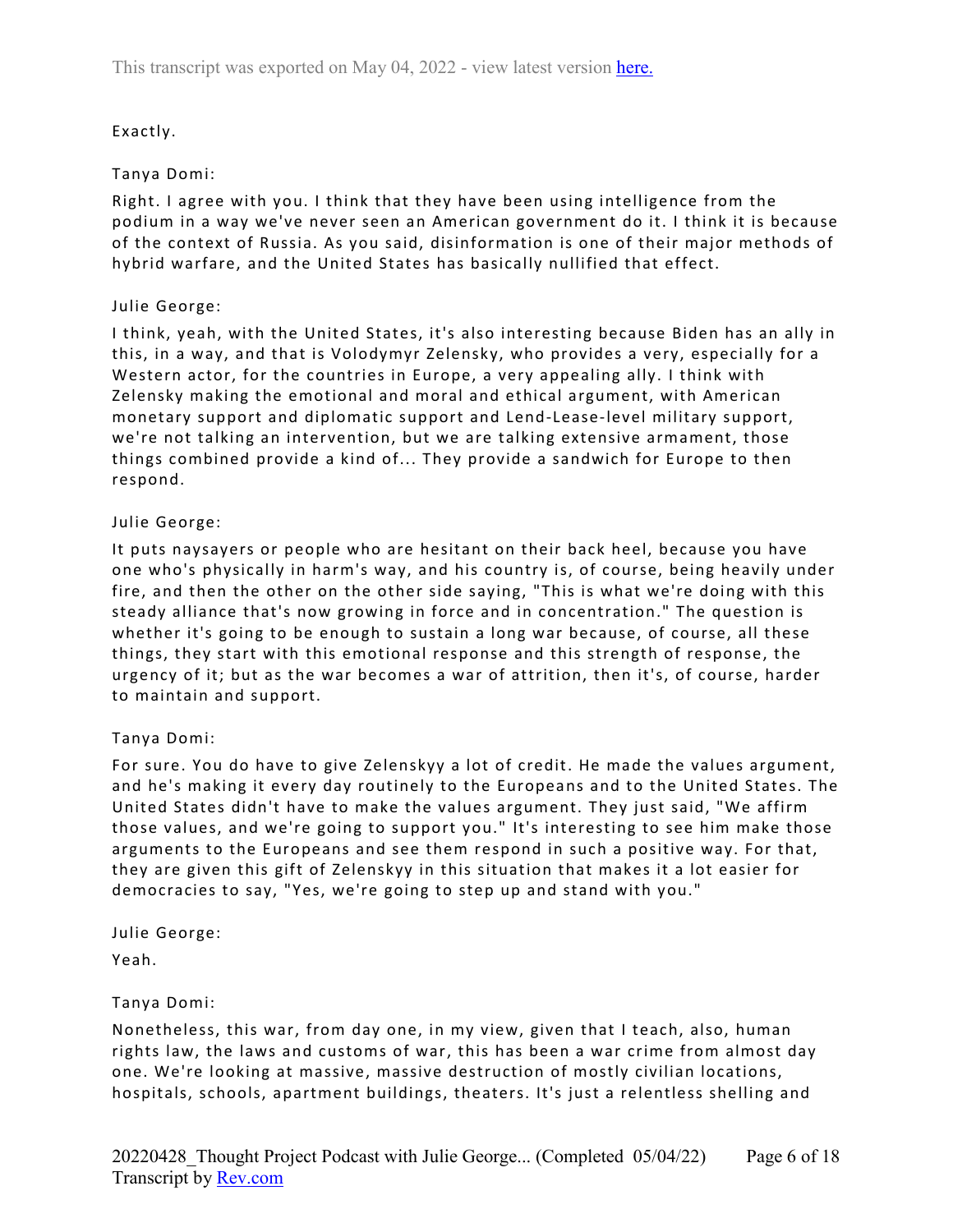destruction and mass killing of civilians on a level that we haven't seen in Europe in a long time. This did happen in the Balkans in the '90s, but this is different because Putin has been at a level of power and visibility, and now it's playing out all across Europe and across the world, despite the fact that he's been doing this since Chechnya and did it in Syria. Now you have more calls for indictments of him than I've ever heard of a head of state in a very, very long time.

### Tanya Domi:

We're talking about massive upheaval, massive destruction. More than four million refugees from Ukraine have crossed into seven countries, and these are a massive flow of human beings. The update from UNHCR, since the 25th, is that there's more than 5,372,654 refugees in total. It's just mammoth.

### Tanya Domi:

The consequences of that for the country, I'm sure the economy is in slow destruction, if not already there. It's in really dire straits. People are not able to live there because it's dangerous; and even if they could, maybe their houses now have been destroyed. It's a massive emergency in terms of a humanitarian crisis. The unfortunate thing is all systems and all organizations are being taxed under these conditions, too, that would provide support. What are your thoughts about the international reaction and response to the situation?

Julie George:

I'm in no position to judge, really, the international response and the ability to get humanitarian goods and services on the ground. I know there have been moments of criticism, for example, for people of color, for example, seeking to flee, not being able to receive the resources that they required. Of course, when you're looking at these numbers, the scramble is really... We're only, what, I guess, two months into the war?

Tanya Domi:

Yes.

# Julie George:

It's really early yet to know where things are going, where things are missing. What's interesting about Ukraine is the experience of being in Ukraine, it strikes me, as someone who's sitting on the outside, of course, and who's not physically there, is that there's a great deal of geographical variation in terms of things that are working economically and things that are-

Tanya Domi:

And where they aren't.

Julie George: And where they're not.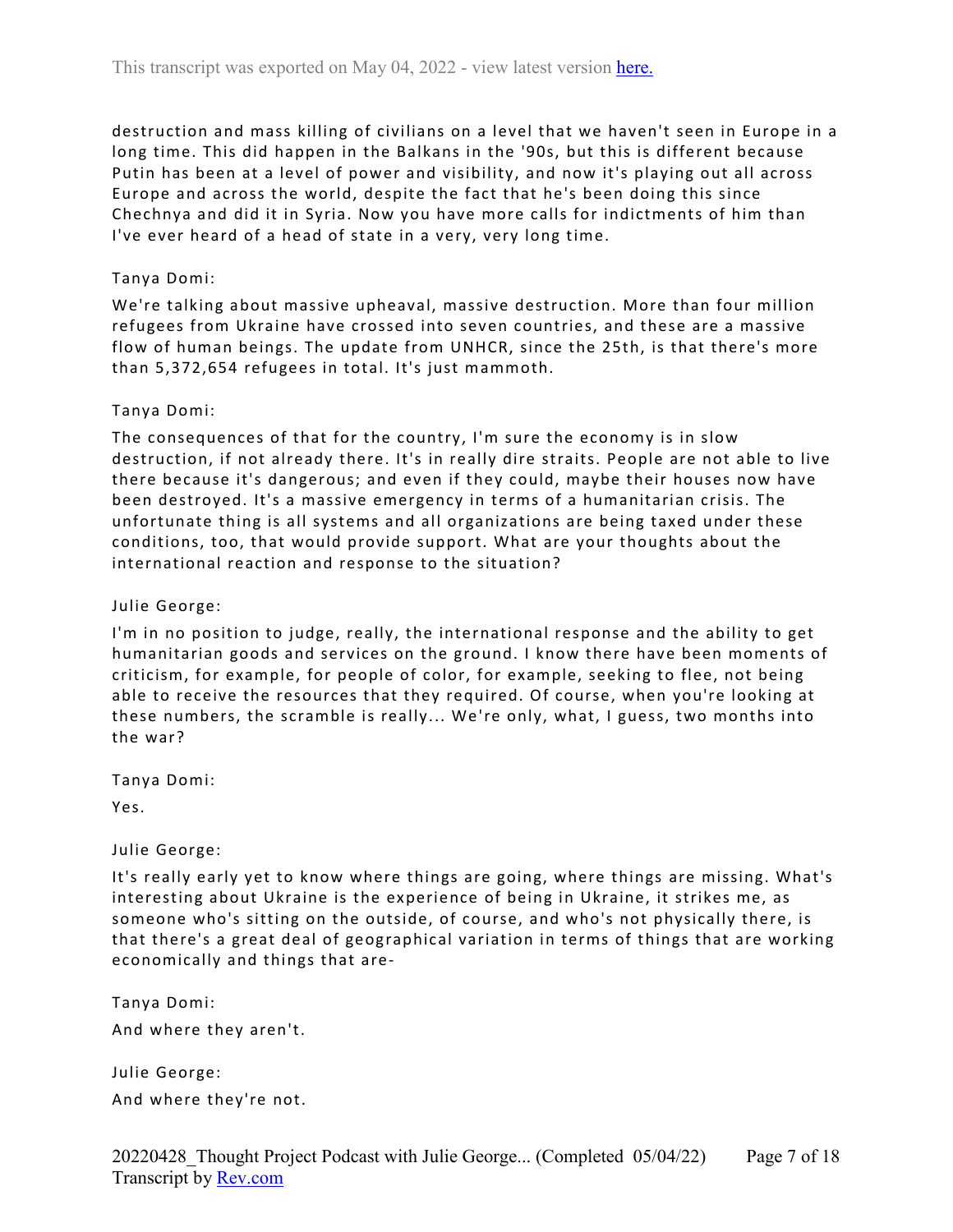Tanya Domi: That's true.

### Julie George:

Right. In southern and in eastern Ukraine, predominantly eastern Ukraine, I think, especially where the agricultural areas are more concentrated, that's going to be a slow burn of realization as harvests don't get in-

Tanya Domi: Come to pass. Right.

#### Julie George:

Exactly. We're looking there at what a year-and-a-half time horizon of understanding what the economic toll of the war is going to be, and that's presuming that it ends sooner rather than later. There's no clarity that that would be the case. It is a disaster.

### Julie George:

Of course, part of it has a lot to do with our attention. You're a Balkans specialist. I'm a Caucasus specialist, Eastern European specialist. So our attention is on Europe. I imagine if we were specialists of South Asia, Central Asia, or the Middle East, our attentions would also be there, and the numbers would be similarly high, and the cost, of course, and the burdens similarly horrific.

#### Julie George:

It's nothing that we would ever compare with anything, except to just note the horror of the moment. But it is striking just to see the willingness to target civilians at the beginning of the war, is not something that I have seen in a long time. Although, admittedly, I don't have expertise in Syria, and I suspect that there are a lot of similarities there.

#### Tanya Domi:

Absolutely. Absolutely. For sure. Hospitals. As a matter of fact, people in Syria stopped marking hospitals as hospitals because the Russians would shell them, as an example.

#### Tanya Domi:

This also brings up the issues of past suspensions. Yugoslavia was suspended from the OSCE, and then the secession state of Serbia was suspended. Then also in the UN, you can be suspended from the UN General Assembly. That's where everything begins, and gets referred to the UN Security Council. In that case, South Africa was suspended from the UN for 20 years. There's some discussion right now going on about actually doing away with the veto in the UN Security Council. I'll believe that when I see it, but there is discussion going on.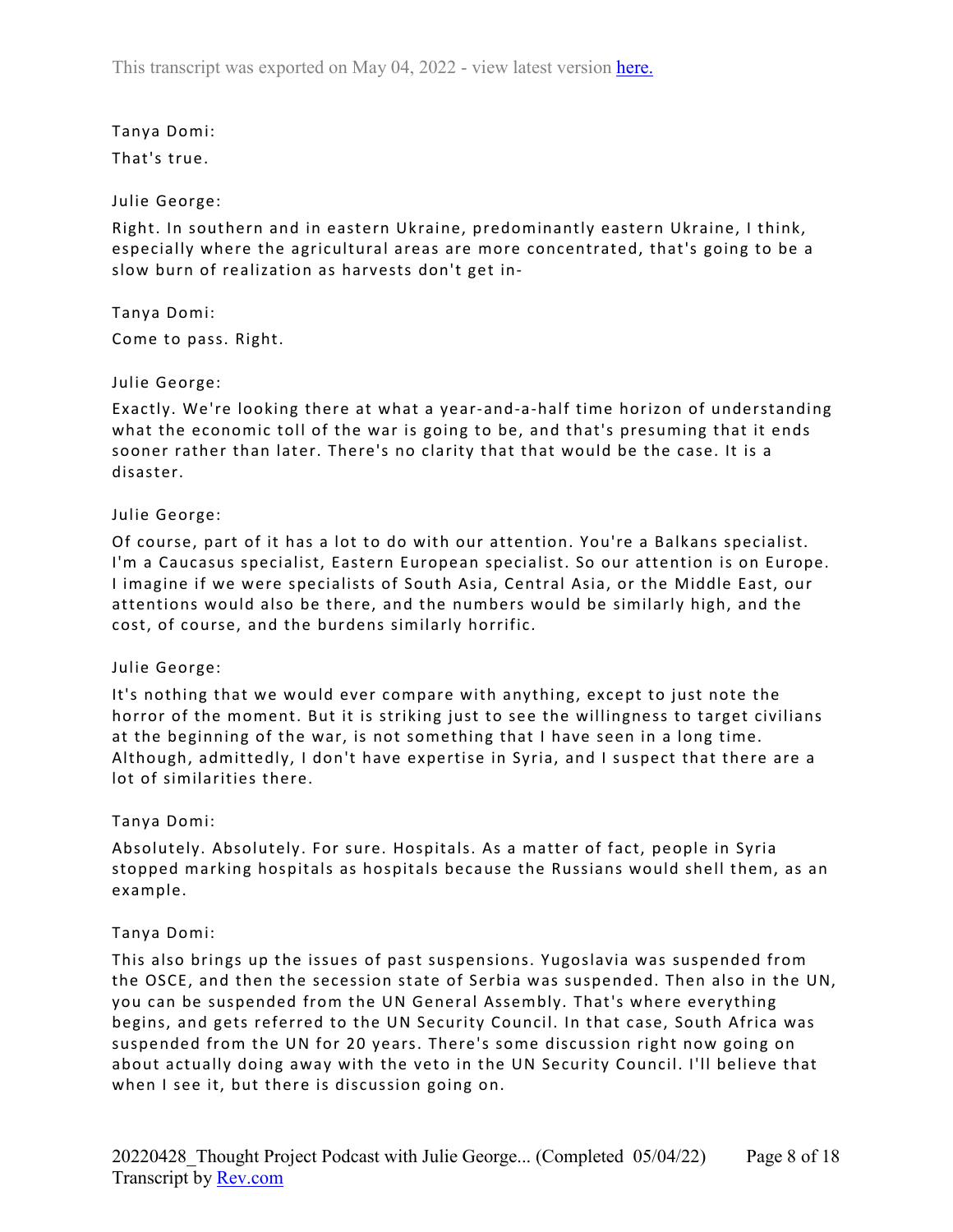# Tanya Domi:

Right now, given the way Putin is prosecuting this war, and doesn't agree to ceasefires, doesn't agree to make plans with humanitarian exits that the Red Cross generally negotiates, doesn't uphold anything, I think the Russian Federation memberships in these bodies should be up for consideration of suspension. What are your thoughts on that?

#### Julie George:

I read an interesting thing where the Ukrainian delegation at the United Nations questioned why it was Russia who got the Soviet Union spot on the Security Council, as opposed to Ukraine or to any of the other-

Tanya Domi: Oh, that is interesting. Yes.

#### Julie George:

As opposed to any of the other republics. Why it was automatically assigned to the Russian Federation.

### Julie George:

I don't know. I guess this is my international relations, political science nerd hat coming on. The organizations are there to provide avenues for negotiation. That Russia is not availing themselves of those avenues is relevant, I think.

# Julie George:

I don't know the right answer here. It strikes me that at some point, at some stage, Russia will need to have help being an honest broker. If we make it too punitive now and too hard for them to reenter that arena, then they're less likely to do so. The feeling of moral outrage and righteousness, which I think is warranted here, I wonder if it's not more important to keep them in. At the UN in particular, and also the OSCE, because of the requirements for votes in both places, and the power that Russia has disproportionately in the Security Council with the veto power, it means that they can thwart the UN, and the UN could be less of an actor here, and arguably the OSCE as well.

#### Julie George:

There are other paths forward in supporting Ukraine. The Americans have used the NATO option as a way to work around the Russian veto for the last 20, 30 years.

Tanya Domi: That's true. Did it in Kosovo.

Julie George: Yeah. And Afghanistan, right?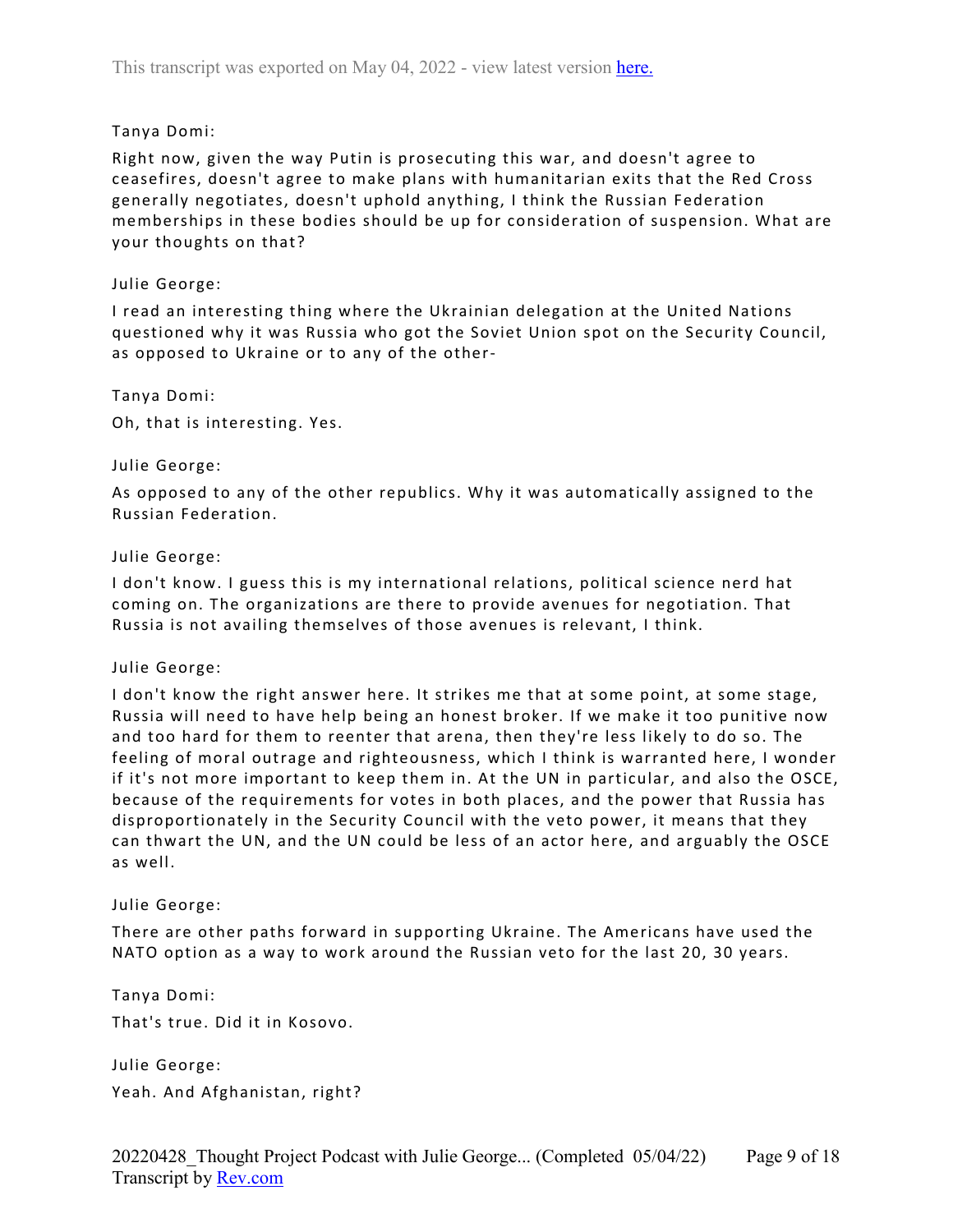Tanya Domi: Sure.

# Julie George:

That's a well-worn tool, and certainly the tool that Biden is using... or that Biden is hoping to lead, not just using, of course, because it's not an American organization; it's an international one. I think there are other avenues. I think it's important to keep the Russians in the sphere of international politics and in the world's sphere, I think.

### Tanya Domi:

And notice them out now.

### Julie George:

Exactly. Those states that are declared pariah states will become pariah states if they're not already, and maintain that status. We see that with North Korea.

#### Julie George:

What we're seeing with Russia here is the flexing of an authoritarian system, and it's a flexing that we expect to come out of China with Taiwan. These are two of the largest, most important countries in the world. To isolate them really is to undermine the entirety of the organizations themselves in a way, because it's easy to deal with people you like. It's quite harder to deal with people who are acting as spoilers in the moment. Both have a long history in the organization. Both have a role there, I think. China, didn't mean to bring into this entire thing.

#### Tanya Domi:

No, but China is a factor. They are looking at China like, "Will China stay away from Taiwan right now, given what they've seen in terms of the sanctions that have been applied?" That's a warning to Xi. The most important thing to Xi is money and power, staying in power and having access to capital. It seems like that really drives China's impetus in their relationships with countries in terms of their trade policy, how they use money in soft power situations.

#### Julie George:

Sure. Yeah. We were talking about Biden before and his actions, and his strong action with Ukraine. A lot of this is geared not just towards Russia about Ukraine, but it's towards China-

Tanya Domi:

As well.

Julie George:

... as a deterrent.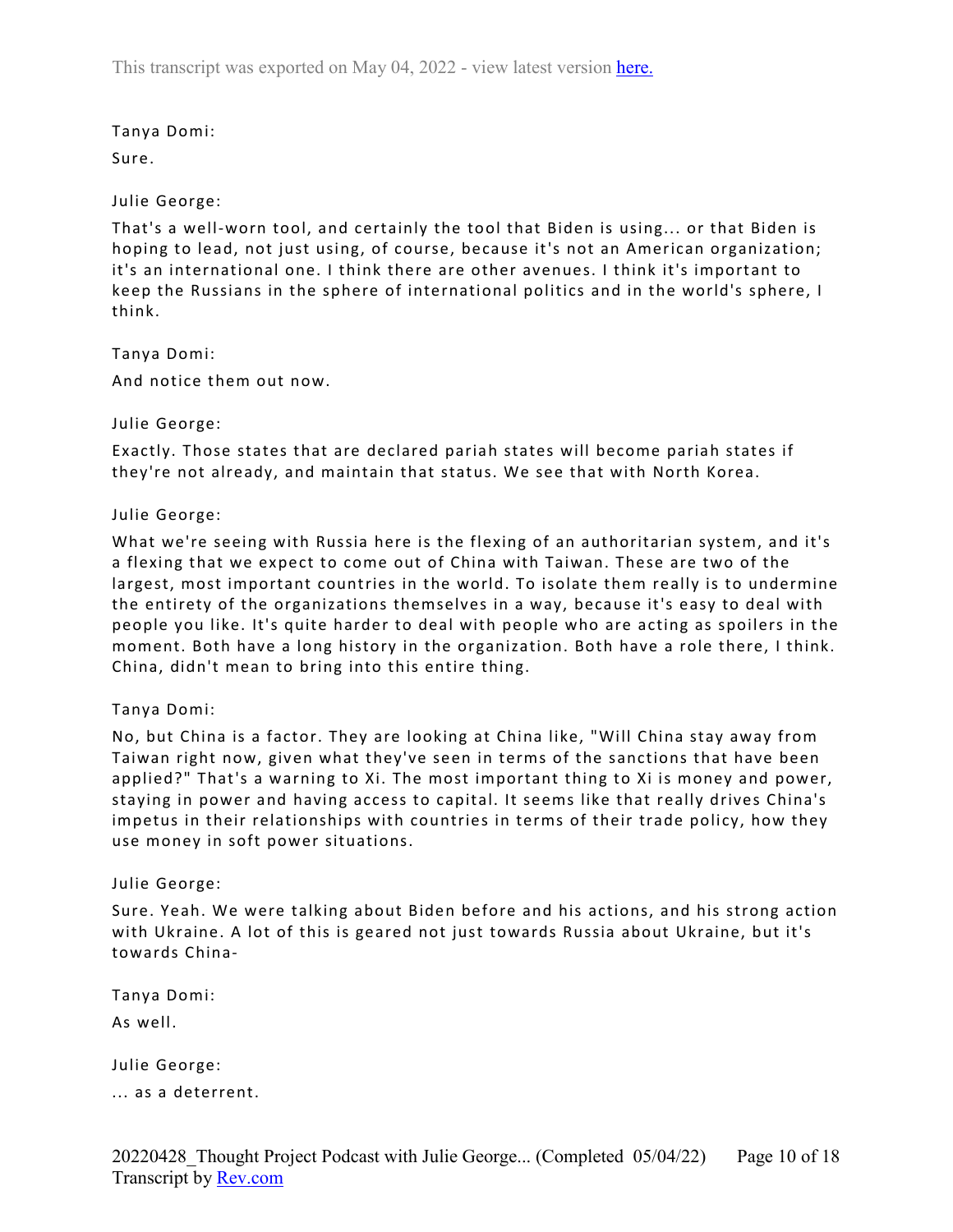Tanya Domi: Sure, a deterrent factor. Right.

# Tanya Domi:

Given that you are a Caucasus specialist, how is this war affecting the Caucasus? We have some parallels here in some ways, the way I care about the Balkans. They're small countries, and everybody goes, "Oh, what's going on over there?" Same thing about the Caucasus. Although, because of their proximity to Russia, they may get more attention at times. How is this war affecting them? I was just in Sarajevo in March, and there was palpable fear. People were very, very concerned.

# Julie George:

The Caucasus are the countries just south of Russia, Georgia being the one that is closest to Ukraine, shares a Black Sea coastline, although it doesn't touch Ukraine. Then there's Armenia, which borders Georgia and Turkey, is a landlocked country. Then there's Azerbaijan that kicks out into the Caspian Sea, and there's a great deal of oil wealth.

# Julie George:

This is huge for the Caucasus, and it's huge for the Caucasus for a number of reasons. In 2008, Russia invaded Georgia on the same sort of notional argumentation as Russia is using to intervene in Ukraine, which is to protect the humanitarian interests of Russian citizens there. In the case of Georgia, they weren't ethnic Russians, but they were people in separatist areas who had sought to declare independence and, in some cases, join the Russian Federation and leave Georgia. These were longstanding conflict areas, kind of like Transnistria.

# Julie George:

Then the war in 2008 occurred in Georgia, which was a very short war and was not well-publicized in the same way that we see in Ukraine for this most recent invasion. The Georgians did not receive the kind of military support, of course, that Ukraine is getting. Although, Ukraine has been at war with Russia since 2014, and really this most recent, the February events, have really changed the canvas for how the Americans are intervening. It's not the case that Georgia is alone and half-hearted Western intervention when it comes to a Russian invasion. So there's that history for Georgia.

# Julie George:

In Armenia and Azerbaijan, they have a longstanding territorial dispute over the territory Nagorno-Karabakh, which was historically part of Azerbaijan and is in Azerbaijan's sovereign territory as recognized by international law. But the enclave is predominantly ethnically Armenian, although one of the reasons why it is ethnically Armenian is because most of the Azerbaijani citizens are Azeri ethnic. Azeri population were pushed out during the war, which was in the early 1990s.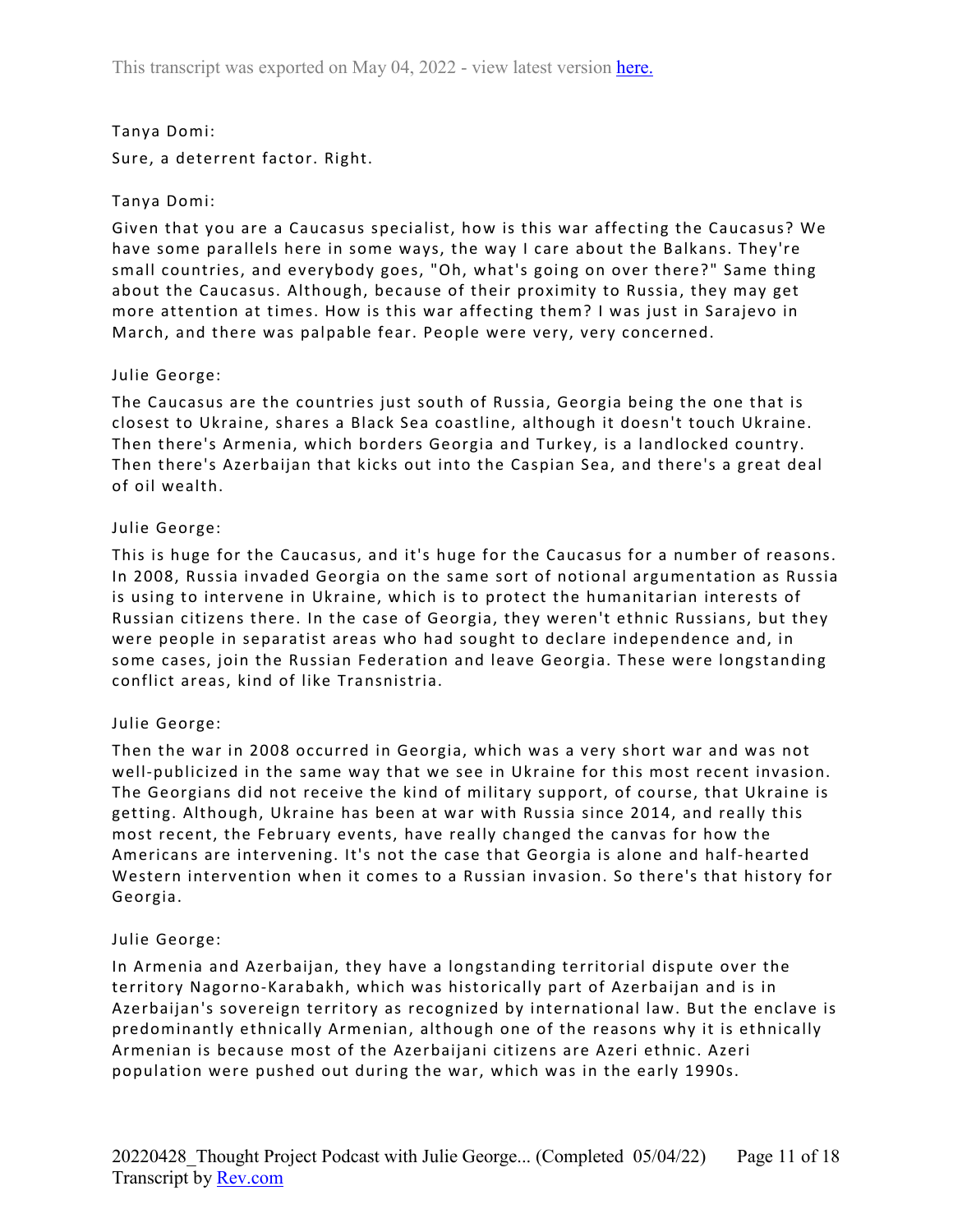# Julie George:

They had a recent outbreak of the war in 2020, and some of the most recent and most heavy violence that have really happened in the area since 1994, because the war was as yet unresolved. Russia was the neutral player that brought peace there and provided a security guarantee for Nagorno-Karabakh. As a way to stop the violence, Azerbaijan was seeking to, in their idea, take it back, restore their sovereignty over the territory. The Armenians were supporting Nagorno-Karabakh as being an independent actor, although not trying to annex it necessarily. It was a brutal, brutal, brutal couple weeks' war that the Russians provided then neutral support for and were able to diplomatically, and with some levers, obtain a ceasefire for the combatants.

# Julie George:

In Georgia, in South Ossetia and Abkhazia, which were their two separatist regions that were part of the conversation of this 2008 war, then were recognized as independent by Russia, and then Russian troops put in both of those enclaves, which represent about 20% of Georgian territory. Those regions also receive a Russian security guarantee to protect them from any kind of Georgian action to try to take back the territory that is part of their sovereign borderline as established in international law.

# Julie George:

So here you have these three areas which are highly insecure, which have Russian troops deployed at a time when Russia needs their troops, and Russia is there to provide a security guarantee for these areas at a time where it is militarily embattled and appears to, while not maybe losing the war in Ukraine, not being able to fulfill its desire, and looks to be a war of attrition in Ukraine.

# Julie George:

With lifting of those security guarantees for all three areas, it threatens every single country of the Caucasus in some sort of strategic disarray. We've seen it mostly with the Karabakh conflict, in part because it was the one that was just more active. There have been Russian troop movements away from a Abkhazia, as I understand-

# Tanya Domi:

Oh, really?

# Julie George:

... that the troops that were there were moved over to Ukraine. One would expect that to be the case, given the number of troops that the Russians have lost. Of course they would want to consolidate their security forces.

# Julie George:

There's no sound out of Georgia that... The Georgian government right now is performing a fairly pro-Russian policy, which is against the desires of the popular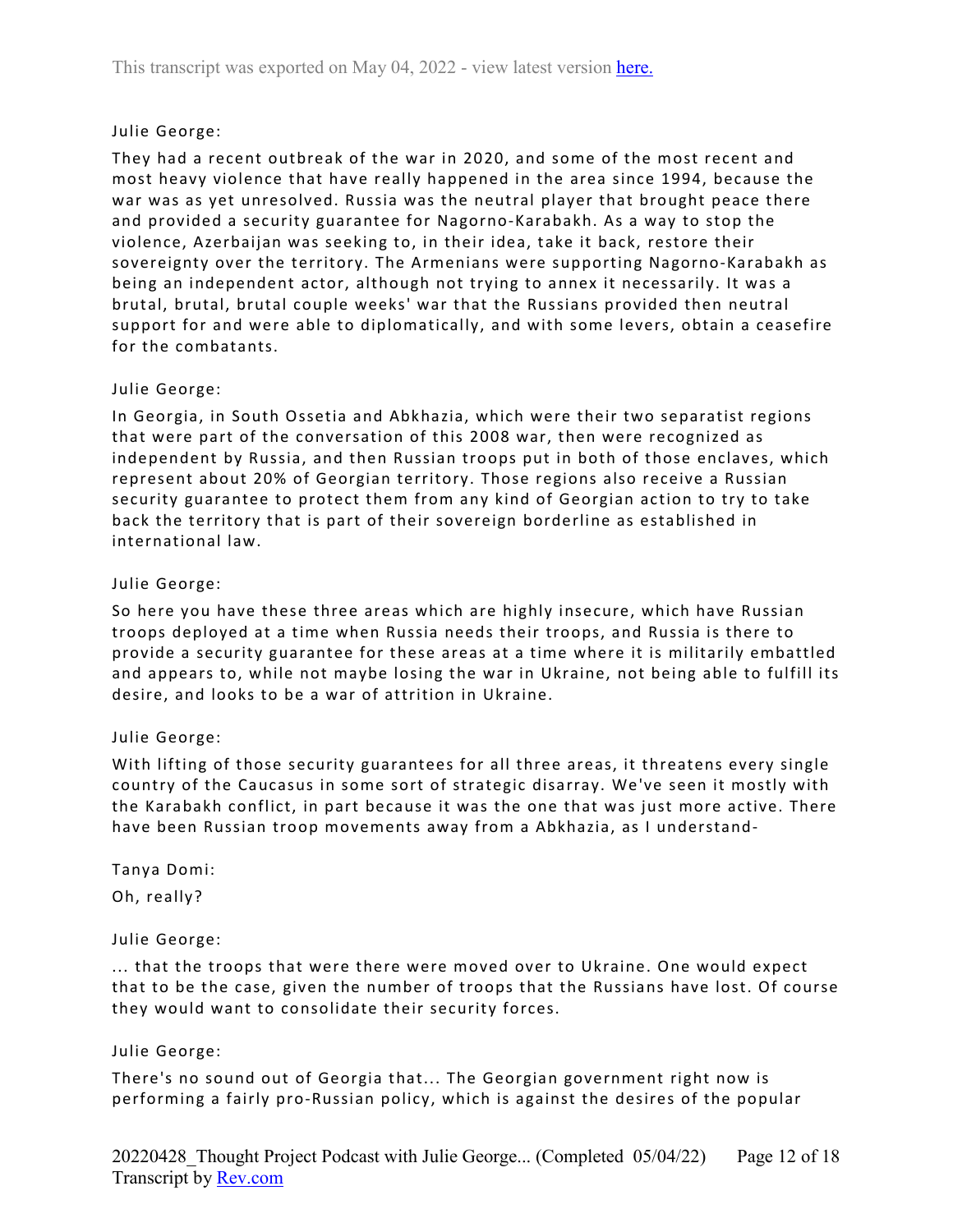opinion and also against the expectation, because they're the West's closest ally in the region. They're operating an interesting mixed foreign policy of lukewarm challenges. They've not joined the sanctions campaign and some of these other things, although they did fill out the EU forms that Ukraine filled out, as well as did Moldova. So Georgia is playing a dual line here. I think the ones that are most affected by this are Azerbaijan and Armenia because they are the ones who are more fully in the Russian-

Tanya Domi:

Sphere.

Julie George:

In that Russian sphere. But they're also adversaries vis-a-vis one another. The ability of Russia to maintain those bilateral relationships of alliance while these two actors maintain the rivalry, and then also offer the security guarantees, it's an area that we're all watching with a lot of interest and a great deal of fear.

Tanya Domi:

I bet. On the first day of the war, the European Union sent 500 additional soldiers to Bosnia to reinforce the EUFOR mandate. There's a lot of advocacy right now for a NATO reinforcement in Bosnia as well. What's interesting is that the Russian ambassador to Bosnia, while I was there, threatened them and said, "You can join NATO if you want to, but we will react and use Ukraine as the example." It was just out-and-out brazen.

#### Tanya Domi:

What's also probably interesting because of what now happened, it's probably the airspace over Europe is going to be blocked to Russia to even try to deploy aircraft or anything towards the Balkans. That's something that a lot of people are talking about down there.

Julie George:

I think the Russian strategy here is uncertainty, is building uncertainty, right?

Tanya Domi:

Yes.

Julie George:

It thought that the West would not react. Now that the West is reacting, Russia wants to stop it from helping Ukraine, because the longer the West helps Ukraine, the harder it is for Russia to win, period, or the harder it is for Russia to win as costlessly as they need to win, given their economic situation and the long views of the sanctions.

Julie George: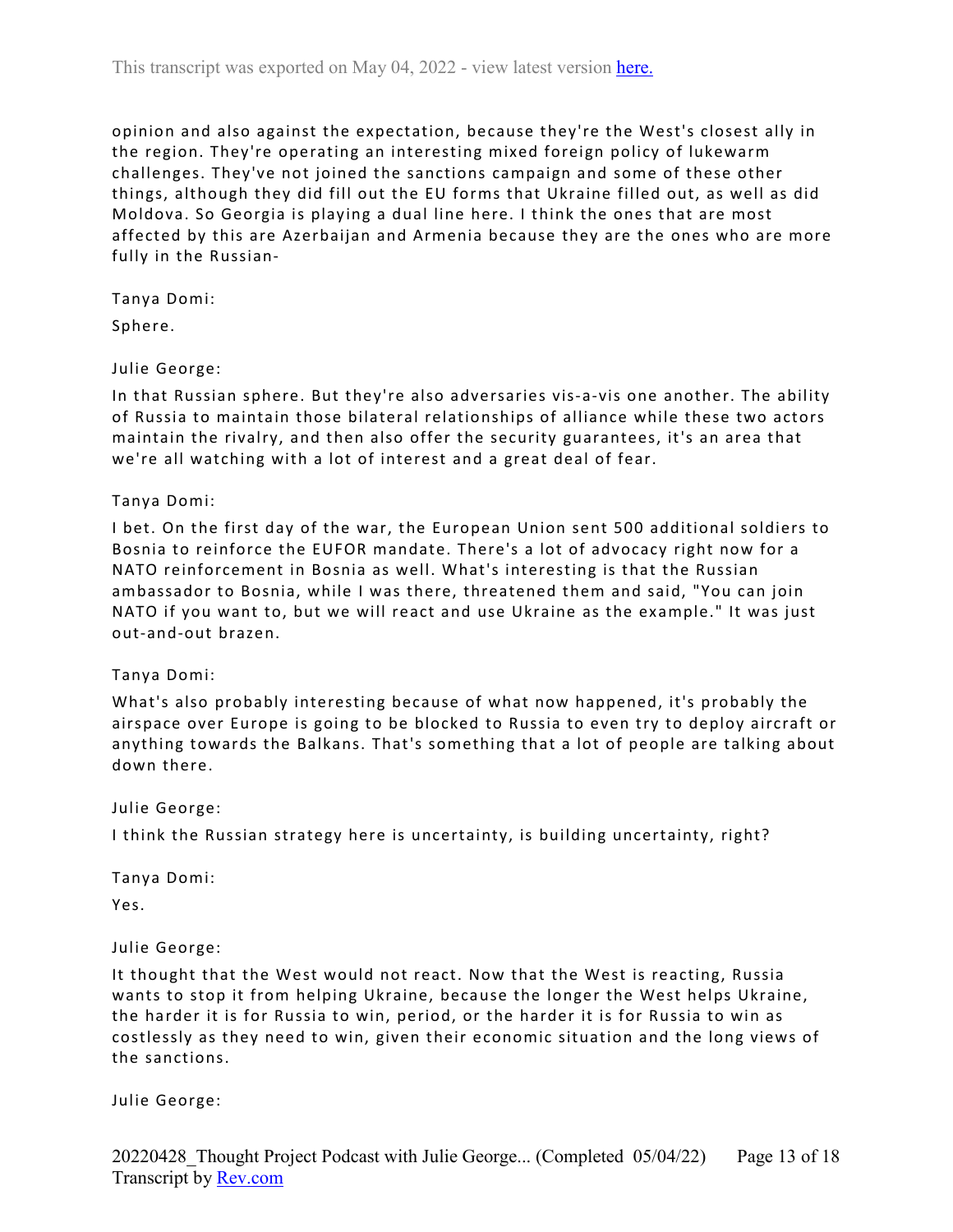I think the current strategy here is to be as threatening as possible, to as many plausible places as possible, in order to get the West to do what it has done in the past, which is be risk averse. I'm not going to... People will use the word appeasement. I don't think it's appeasement. I think it's smart politics to avoid conflicts, frankly. If someone is really intrigued and wanting to start a conflict or wanting to engage in a conflict, you really have to wonder why they would be so interested in doing such a thing.

### Julie George:

I think the risk aversion of the West is well taken, but it's certainly something, the willingness of the West to actually say, "Okay, no, actually, we do have a red line, and it appears to be Ukraine, and it appears to be this invasion of Ukraine, not the 2014 invasion of Ukraine, which wasn't a red line. But now this is our red line. We're sticking behind it." I think all of these things, the threats to Finland and Sweden for joining NATO, if they decide to join NATO, the threats against Bosnia, all of these are the Russians trying to figure out whether that red line is actually really there.

### Tanya Domi:

And if they can impeach it. I would say, though, I do think there is something happening in terms of international law and accountability that we've never seen before. That is, in the first few days of the war, the prosecutor of the International Criminal Court came out and announced, "We're launching an investigation. Also, just want you to know, we've totaled up crimes. We're going back to 2013, and we're including rapes in this list of crimes that occurred during the annexation of Crimea."

#### Tanya Domi:

The other thing that's happened is that there's a number of EU initiatives called EU Just, where they're collaborating the prosecutor generals of Poland, of Ukraine, and another third party. I forget which country. But they were all coming together, and they're all going to share information among themselves about crimes. They're also working in partnership with the ICC in sharing information there.

#### Tanya Domi:

The other thing that's possible is, even though it's highly unusual and rarely happens, an indictment of a head of state. I do think we could end up with the scenario where Mr. Putin won't be able to travel beyond the borders of the Russian Federation, that, in fact, the crimes are almost prima facie. It's so openly happening, so brazen, and the documentation of it. This is the first, I would say, social media war, where everybody can document. You also have thousands of journalists there reporting on it. PBS actually has a tracking documentation project underway.

#### Tanya Domi:

We've never seen these kinds of initiatives at the beginning of a war. That actually is an indicator of progress from past wars, where we've learned from them. There's been a lot of documentation also about the rape of women. Full disclosure, I've been contacted by Ukrainian parliamentarians, and they were looking for help. I referred

20220428 Thought Project Podcast with Julie George... (Completed 05/04/22) Transcript by **Rev.com** Page 14 of 18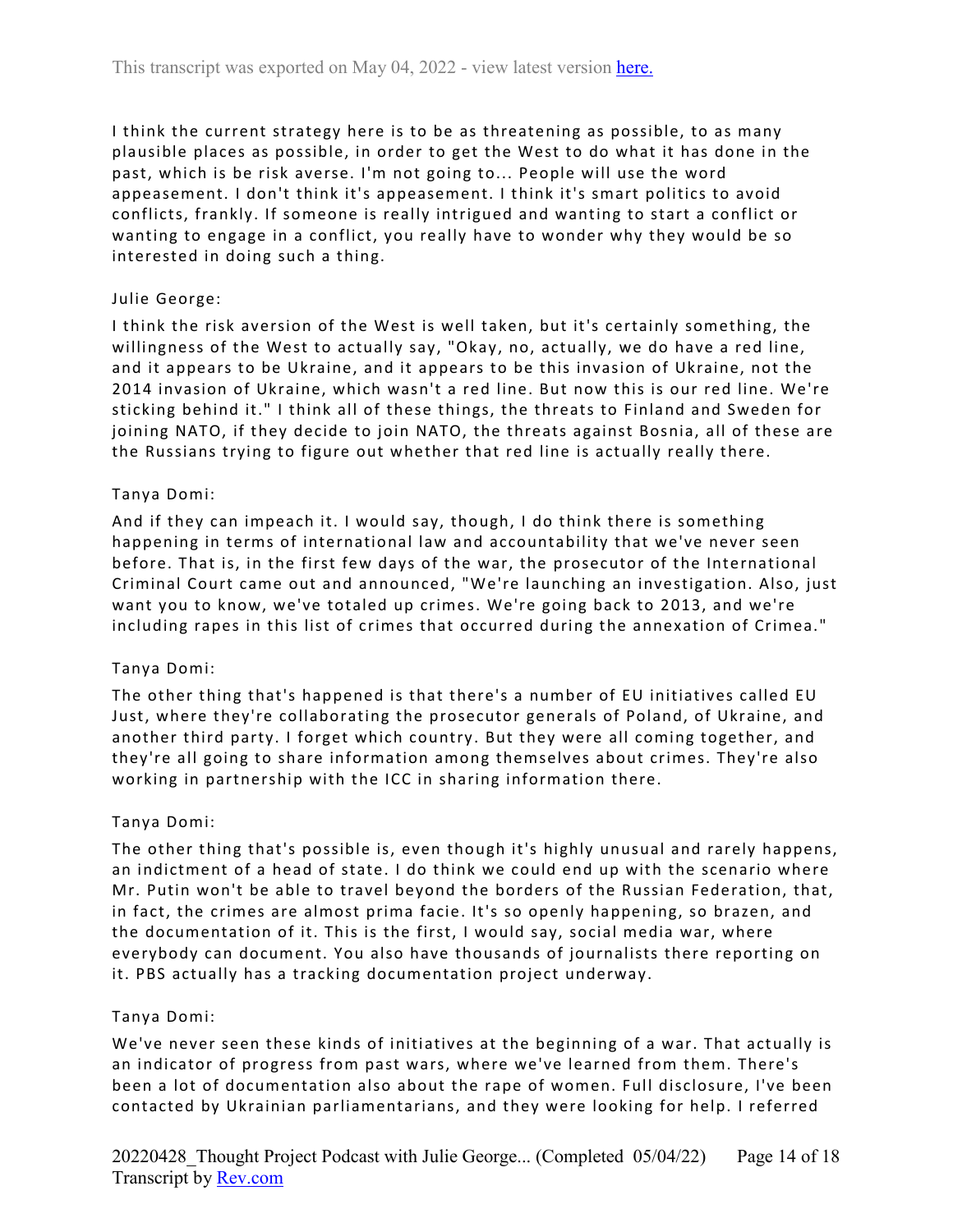them to people in Bosnia that prepared these cases. They're way down the road in terms of international law in this war in ways I've never seen before, and I do think it is progress.

Julie George:

I agree. It's interesting to watch the war because, again, with the social media, I'm watching it on Twitter, I'm watching it on Reddit-

Tanya Domi: On TikTok.

Julie George:

I'm not on TikTok, but it gets posted on Reddit, so then I watch it there.

Julie George:

Sure, the TikTok-ness of the war is quite striking. I think it is an introduction to the horror of war that we don't typically get through print journalism, and even radio journalism or television journalism, because of just the everydayness of our engagement with it.

Tanya Domi:

The routine.

Julie George:

The routine of the atrocities, and just how these are just natural components of the war. These are natural components of every war, but you didn't have people during the Vietnam War putting it all on TikTok. We didn't get it from all the different perspectives.

Tanya Domi:

That's right.

Julie George:

Or the Rohingya crisis. Syria even. There was less-

Tanya Domi:

There was no journalists there. It was just so dangerous to be in Syria.

Julie George:

There were fewer journalists. And certainly not in Myanmar. But there were also the ability of the victims to showcase their victimhood in this systematic way. Then the president, like Zelenskyy, he can then weaponize in terms of PR. It's just an interesting confluence of events. What we are watching in real time is mass rape and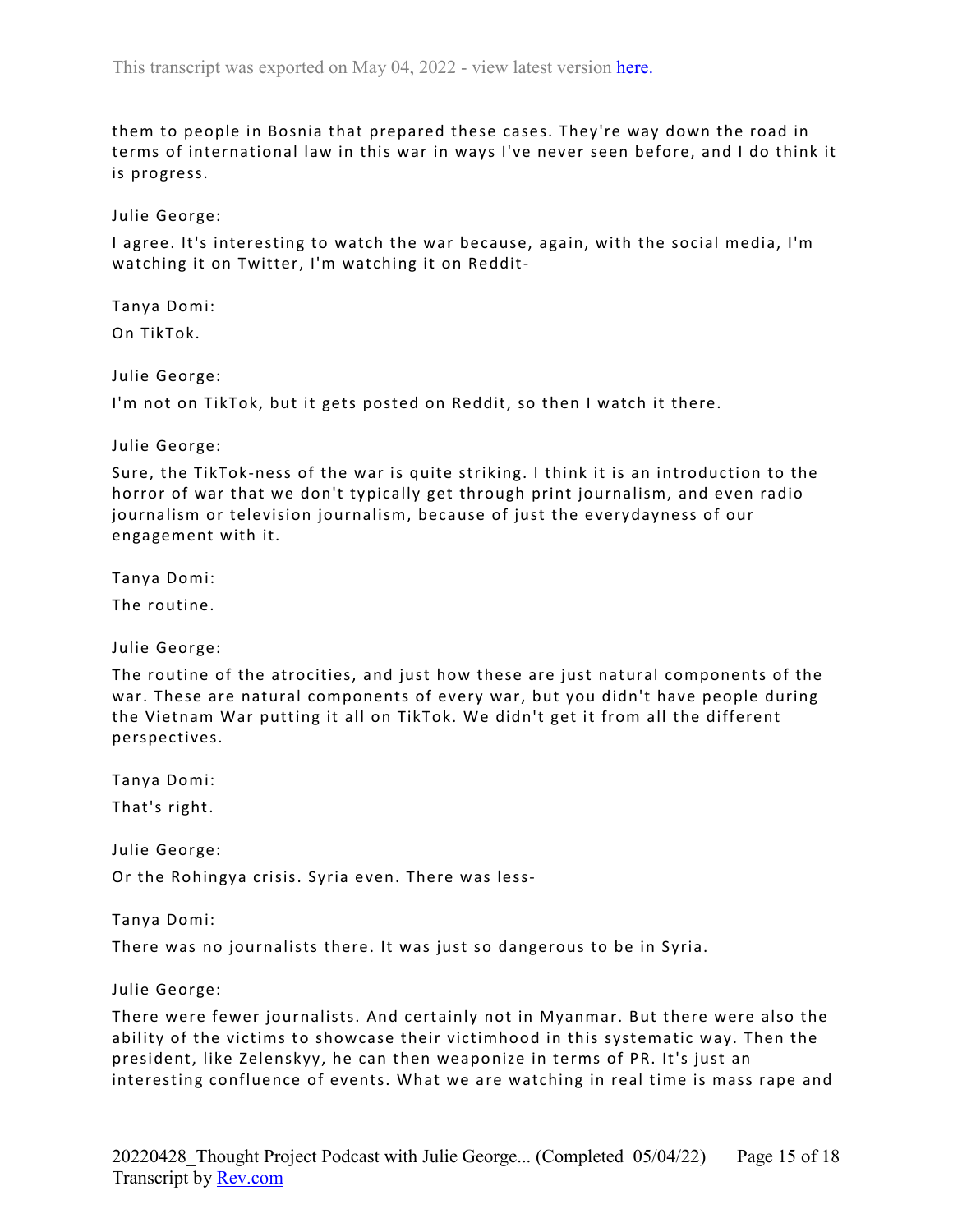mass murder, like a serial killer, like we watch on Netflix with all the serial killer specials.

Tanya Domi:

Absolutely.

Julie George:

Once you put it into that terminology, then the war-ness of it actually fades away, and it's like, "Wait a second. This shouldn't happen. This is a level of brutality... It's ridiculous to even contemplate it as a reasonable policy." The way to get what you want is to mass rape and mass murder civilian populations. To me, it upends the notions of war as a strategy.

Tanya Domi:

Well, that's what I was just going to say. What's the strategy here? I don't understand this strategy. How does this advance the national interests of Russia? I think it-

Julie George:

Well, it's no way to win hearts and minds, right?

Tanya Domi:

No, but I think it actually jeopardizes in so many levels.

Julie George:

It's certainly hard to make an argument for legitimate governance, should Russia win, and be able to partition Ukraine and take eastern Ukraine. People now in eastern Ukraine are being taken into Russia.

Tanya Domi:

These are deportations. That's another war crime.

Julie George:

It's a kidnapping.

Tanya Domi:

That's right. Deportation is a war crime. They actually passed a law in Russia that children that are deported into Russia can be adopted.

Julie George:

Yes, of course.

Tanya Domi: By Russians.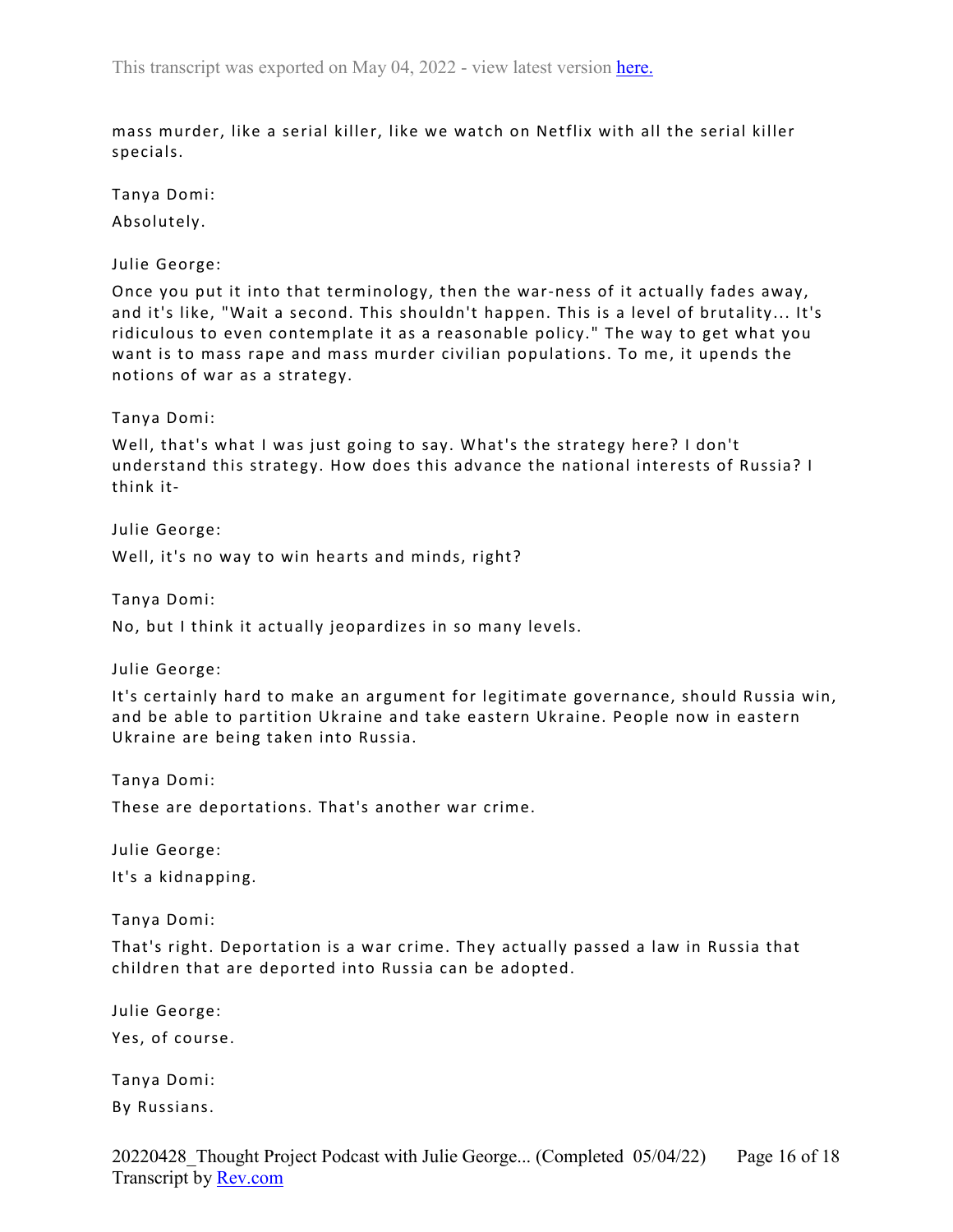Julie George: Well, to be saved, of course.

Tanya Domi:

Of course.

Julie George:

It's striking the logics and the argumentations that correspond with old-school colonialism and imperialism. These things were codified in the Genocide Convention in 1945.

Tanya Domi:

That's right.

Julie George: Or 1947? Saying-

Tanya Domi: I think it's 1948, actually.

Julie George: 1948?

Tanya Domi: I believe.

Julie George: We'll fact-check that.

Tanya Domi: Our listeners will check us on that.

Julie George: My students will mock me because they're supposed to be reading that this week.

Tanya Domi: Okay, I think it's 1948.

Julie George: Fair enough.

Tanya Domi: